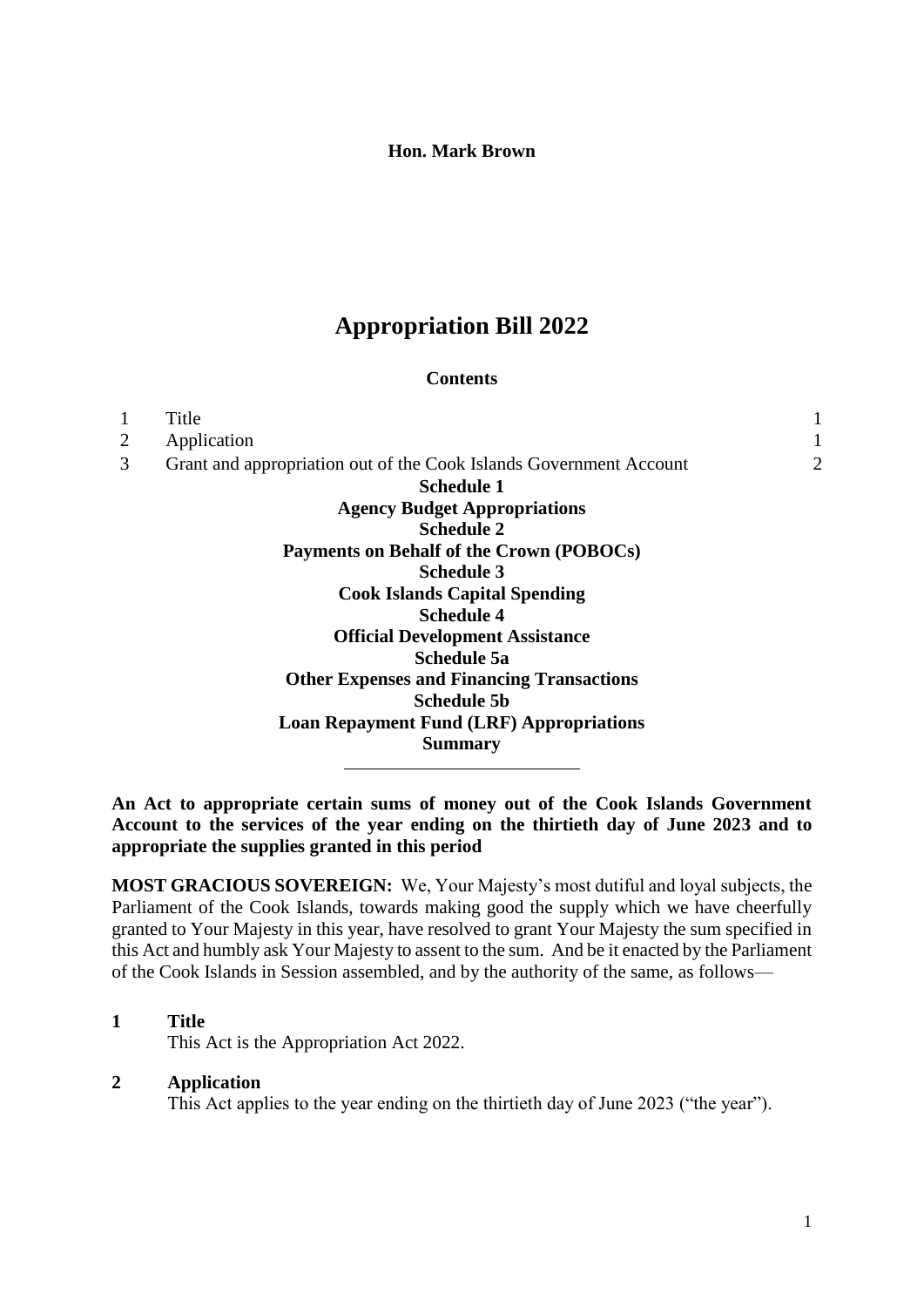# **3 Grant and appropriation out of the Cook Islands Government Account**

- (1) The Minister responsible for Finance may authorise the incurrence of expenses or expenditure and may issue and apply out of the Cook Islands Government Account, towards making good the supplies granted to Her Majesty for the services of the year, any sums which in total do not exceed the sum of **\$320,392,247**.
- (2) Subject to subsection (3) the sums authorised to be supplied are appropriated for the services set out in the votes specified in the Schedules to this Act.
- (3) The votes identified in Schedule 4 to this Act as being funded through loans from financing partners or from grants by development partners are further limited to the lesser of the votes specified in those Schedules and the loan proceeds or grants received for the purpose of financing the expense or expenditure in relation to those votes.
- (4) Notwithstanding Section 37 of the Ministry of Finance and Economic Management Act 1995-96, the appropriations made under this Act will lapse on 30 June 2023.
- (5) Payments that may be charged against any appropriation made by this Act after 30 June 2023 are limited to—
	- (a) self-balancing journal entries to correct posting errors during the year ended 30 June 2023; or
	- (b) expenses incurred or payments due during the year ended 30 June 2023 for which a valid invoice was submitted before 30 June 2023, but for which a payment or payments to extinguish that liability in relation to that invoice had not been made by 30 June 2023.
- (6) The appropriations made in the Appropriation Act 2021 will lapse on 30 June 2022.
- (7) Payments that may be charged after 30 June 2022 against any appropriation that lapses under the provisions of subsection (6) are limited to—
	- (a) self-balancing journal entries to correct posting errors during the year ended 30 June 2022; or
	- (b) expenses incurred or payments due during the year ended 30 June 2022 for which a valid invoice was submitted before 30 June 2022, but for which a payment or payments to extinguish the liability in relation to that invoice had not been made by 30 June 2022.
- (8) Where in the period ended 30 June 2022, the Financial Secretary appointed under section 4 of the Ministry of Finance and Economic Management Act 1995-96 had directed that an unexpended appropriation from an Appropriation Act for a previous year be available for expenditure in the year ended 30 June 2022, those appropriations will also lapse on 30 June 2022.
- (9) Payments that may be charged after 30 June 2022 against any appropriation that lapses under the provisions of subsection (8) are limited to—
	- (a) self-balancing journal entries to correct posting errors during the year ended 30 June 2022; or
	- (b) expenses incurred or payments due during the year ended 30 June 2022 for which a valid invoice was submitted before 30 June 2022, but for which a payment or payments to extinguish the liability in relation to that invoice had not been made by 30 June 2022.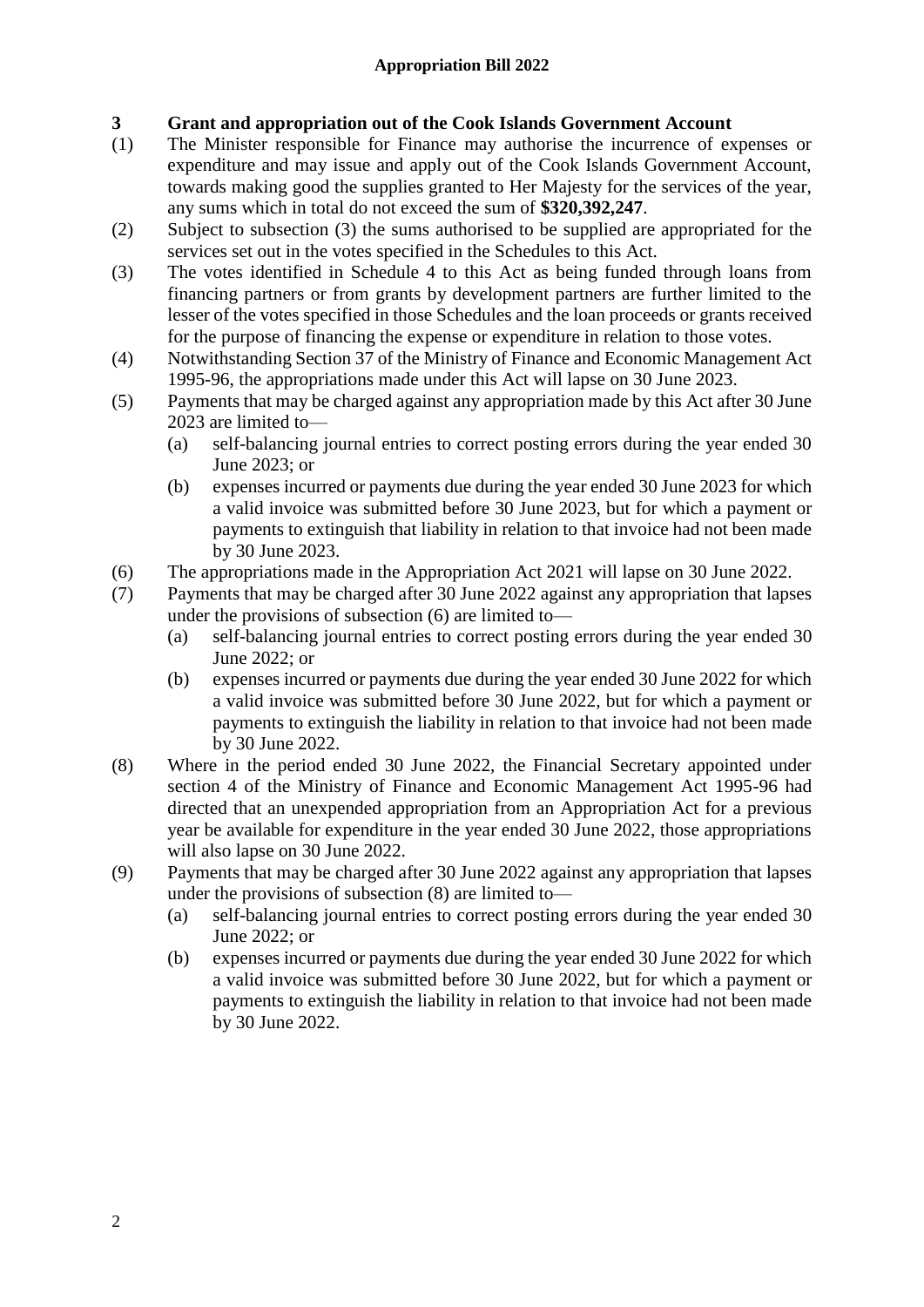**Schedule 1 Agency Budget Appropriations**

| Agency                                                  | <b>Personnel</b> | <b>Operating</b> | Administered     | <b>Depreciation</b> | <b>Gross</b><br><b>Current</b> | <b>Trading</b><br>Revenue | <b>Net Current</b><br>Appropriation |
|---------------------------------------------------------|------------------|------------------|------------------|---------------------|--------------------------------|---------------------------|-------------------------------------|
|                                                         |                  |                  | <b>Payments</b>  |                     | Appropriation                  |                           |                                     |
| Agriculture                                             | 1,095,572        | 314,509          | $\theta$         | 45,000              | 1,455,081                      | 90,535                    | 1,364,546                           |
| Audit (PERCA)                                           | 996,953          | 119,701          | $\overline{0}$   | 16,000              | 1,132,654                      | 156,300                   | 976,354                             |
| Business Trade and Investment Board                     | 365,000          | 242,266          | $\overline{0}$   | 4,000               | 611,266                        | 27,400                    | 583,866                             |
| Cook Islands Investment Corporation                     | 1,458,000        | 824,000          | 1,200,000        | 45,000              | 3,527,000                      | 753,831                   | 2,773,169                           |
| Corrective Services                                     | 1,459,326        | 229,131          | $\theta$         | 41,000              | 1,729,457                      | 100,000                   | 1,629,457                           |
| Crown Law                                               | 987,500          | 163,500          | 50,000           | 3,000               | 1,204,000                      | $\Omega$                  | 1,204,000                           |
| <b>Cultural Development</b>                             | 734,250          | 128,000          | 615,000          | 89,500              | 1,566,750                      | 170,000                   | 1,396,750                           |
| Education                                               | 12,230,197       | 2,495,820        | 4,834,602        | 615,000             | 20,175,619                     | $\Omega$                  | 20,175,619                          |
| Environment                                             | 990,826          | 201,000          | 412,241          | 30,000              | 1,634,067                      | 35,000                    | 1,599,067                           |
| Finance and Economic Management                         | 6,534,508        | 822,419          | 22,504,650       | 260,000             | 30,121,577                     | 954,341                   | 29,167,236                          |
| Financial Services Development Authority                | 242,797          | 177,906          | 30,000           | 3,000               | 453,703                        | $\overline{0}$            | 453,703                             |
| Foreign Affairs                                         | 1,932,692        | 1,019,103        | 15,000           | 45,000              | 3,011,795                      | 28,000                    | 2,983,795                           |
| Head Of State                                           | 178,548          | 22,658           | 36,000           | 14,000              | 251,206                        | $\Omega$                  | 251,206                             |
| Health                                                  | 12,833,011       | 3,648,951        | 2,536,870        | 1,570,000           | 20,588,832                     | 350,000                   | 20,238,832                          |
| <b>Infrastructure Cook Islands</b>                      | 2,369,871        | 379,129          | 2,480,000        | 145,000             | 5,374,000                      | 300,000                   | 5,074,000                           |
| <b>Internal Affairs</b>                                 | 1,357,376        | 299,000          | 3,204,217        | 12,000              | 4,872,593                      | $\overline{0}$            | 4,872,593                           |
| of which: Welfare Payments - Allowances                 |                  |                  | 1,307,217        |                     |                                |                           |                                     |
| Justice                                                 | 2,028,976        | 350,000          | 460,000          | 23,000              | 2,861,976                      | 425,000                   | 2,436,976                           |
| <b>Marine Resources</b>                                 | 1,478,942        | 455,058          | 150,000          | 150,000             | 2,234,000                      | 20,000                    | 2,214,000                           |
| Ombudsman                                               | 233,000          | 62,000           | $\theta$         | 6,000               | 301,000                        | $\mathbf{0}$              | 301,000                             |
| <b>Parliamentary Services</b>                           | 620.100          | 80,000           | 120,000          | 72,720              | 892,820                        | $\mathbf{0}$              | 892,820                             |
| Police                                                  | 4,154,896        | 286,104          | 215,000          | 1,010,000           | 5,666,000                      | 154,783                   | 5,511,217                           |
| Prime Minister's Office                                 | 1,532,200        | 459,000          | 1,193,000        | 15,000              | 3,199,200                      | $\overline{0}$            | 3,199,200                           |
| <b>Public Service Commission</b>                        | 350,000          | 191,510          | 1,903,170        | 5,000               | 2,449,680                      | $\theta$                  | 2,449,680                           |
| Cook Islands Seabed Minerals Authority                  | 590,944          | 299,056          | 100,000          | 9,500               | 999,500                        | 240,000                   | 759,500                             |
| Tourism Corporation                                     | 2,300,022        | 1,319,978        | 4,500,000        | 52,000              | 8,172,000                      | $\overline{0}$            | 8,172,000                           |
| Transport                                               | 1,023,500        | 150,221          | $\Omega$         | 25,609              | 1,199,330                      | 41,221                    | 1,158,109                           |
| <b>Total Ministries, Crown &amp; Statutory Agencies</b> | 60.079.007       | 14,740,020       | 46,559,750       | 4,306,329           | 125,685,106                    | 3,846,411                 | 121,838,695                         |
| <b>Ministerial Support</b>                              |                  |                  |                  |                     |                                |                           |                                     |
| Prime Minister                                          | 406,069          | 121,289          | $\mathbf{0}$     | 12,642              | 540,000                        | $\overline{0}$            | 540,000                             |
| Deputy Prime Minister                                   | 297,800          | 70.611           | $\mathbf{0}$     | 9,589               | 378,000                        | $\mathbf{0}$              | 378,000                             |
| Ministerial Support 1                                   | 181,000          | 115,838          | $\Omega$         | 11,162              | 308,000                        | $\theta$                  | 308,000                             |
| Ministerial Support 2                                   | 164,000          | 132,000          | $\theta$         | 12,000              | 308,000                        | $\overline{0}$            | 308,000                             |
| Ministerial Support 3                                   | 217,500          | 85,000           | $\boldsymbol{0}$ | 5,500               | 308,000                        | $\boldsymbol{0}$          | 308,000                             |
| Ministerial Support 4                                   | 188,901          | 109,509          | $\boldsymbol{0}$ | 9,590               | 308,000                        | $\boldsymbol{0}$          | 308,000                             |
| Leader Of Opposition                                    | 163,712          | 131,462          | $\boldsymbol{0}$ | 12,826              | 308,000                        | $\boldsymbol{0}$          | 308,000                             |
| <b>Total Ministerial Support Offices</b>                | 1,618,982        | 765,709          | $\mathbf{0}$     | 73,309              | 2,458,000                      | $\bf{0}$                  | 2,458,000                           |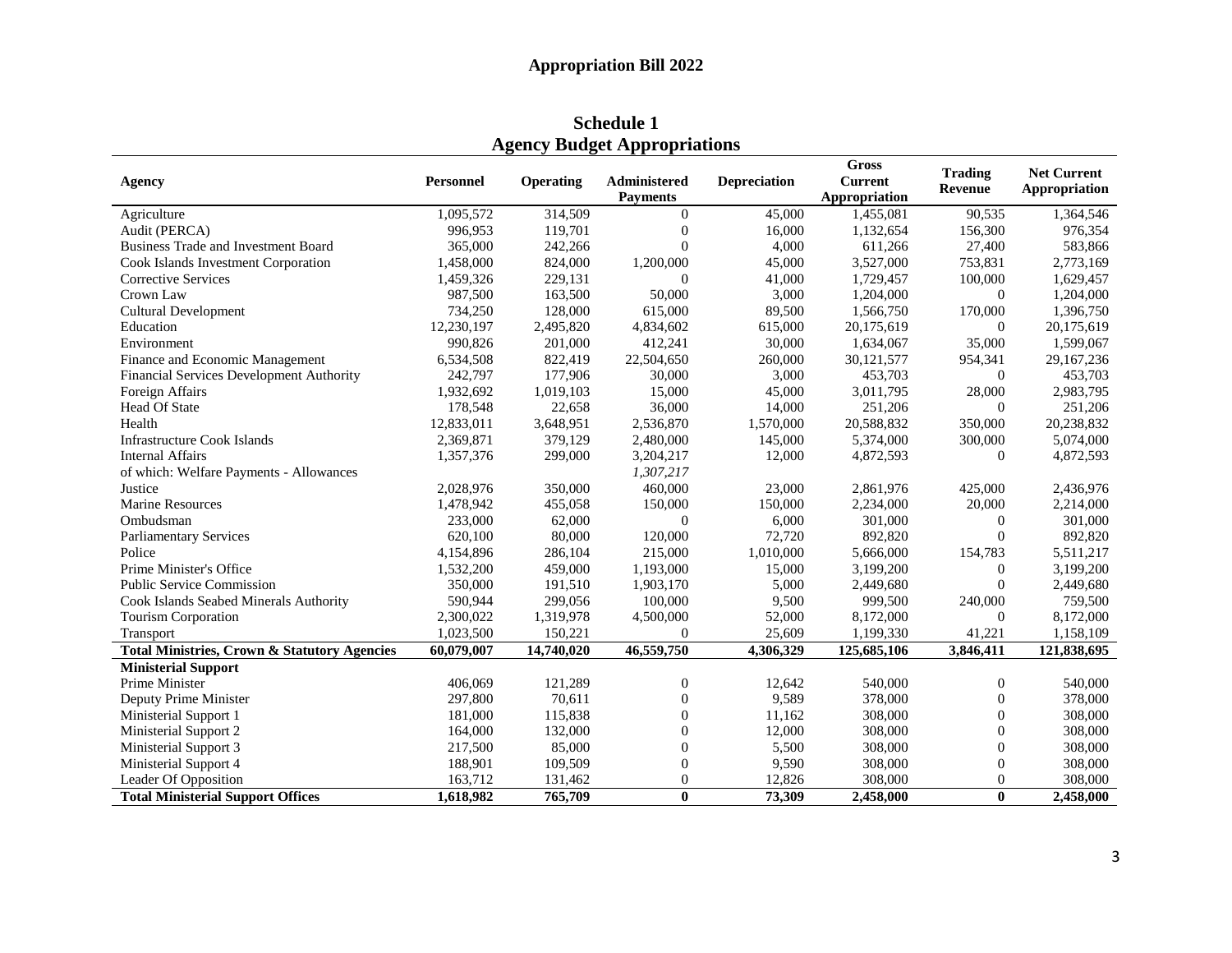# **Appropriation Bill 2022**

| <b>Agency</b>              | <b>Personnel</b> | <b>Operating</b> | Administered<br><b>Payments</b> | <b>Depreciation</b> | Gross<br><b>Current</b><br>Appropriation | <b>Trading</b><br>Revenue | <b>Net Current</b><br>Appropriation |
|----------------------------|------------------|------------------|---------------------------------|---------------------|------------------------------------------|---------------------------|-------------------------------------|
| <b>Outer Islands</b>       |                  |                  |                                 |                     |                                          |                           |                                     |
| Aitutaki                   | 1.240.593        | 417,547          | $\theta$                        | 480,000             | 2,138,140                                | 67,828                    | 2,070,312                           |
| Atiu                       | 913.445          | 458.918          | $\theta$                        | 430,000             | 1.802.363                                | 224,318                   | 1,578,045                           |
| Mangaia                    | 984.863          | 611,848          | $\boldsymbol{0}$                | 210,000             | 1.806.711                                | 301,000                   | 1,505,711                           |
| Manihiki                   | 760,803          | 159,165          | $\theta$                        | 460,000             | 1,379,968                                | 119,000                   | 1,260,968                           |
| Mauke                      | 825,143          | 237,194          | $\overline{0}$                  | 380,000             | 1,442,337                                | 113,853                   | 1,328,484                           |
| Mitiaro                    | 733.595          | 88.527           | $\overline{0}$                  | 93,000              | 915,122                                  | 60,900                    | 854,222                             |
| Palmerston                 | 284,152          | 71,851           | $\overline{0}$                  | 80,000              | 436,003                                  | 20,500                    | 415,503                             |
| Penrhyn                    | 667,783          | 180,836          | $\overline{0}$                  | 180,000             | 1,028,619                                | 74,000                    | 954,619                             |
| Pukapuka-Nassau            | 943.074          | 155,503          | $\Omega$                        | 215,000             | 1,313,577                                | 73,695                    | 1,239,882                           |
| Rakahanga                  | 429,844          | 67,761           | $\overline{0}$                  | 82,000              | 579,605                                  | 52,000                    | 527,605                             |
| <b>Total Outer Islands</b> | 7,783,295        | 2,449,150        | 0                               | 2,610,000           | 12,842,445                               | 1,107,094                 | 11,735,351                          |
| <b>Gross Total</b>         | 69,481,284       | 17.954.879       | 46,559,750                      | 6.989.638           | 140,985,551                              | 4,953,505                 | 136,032,046                         |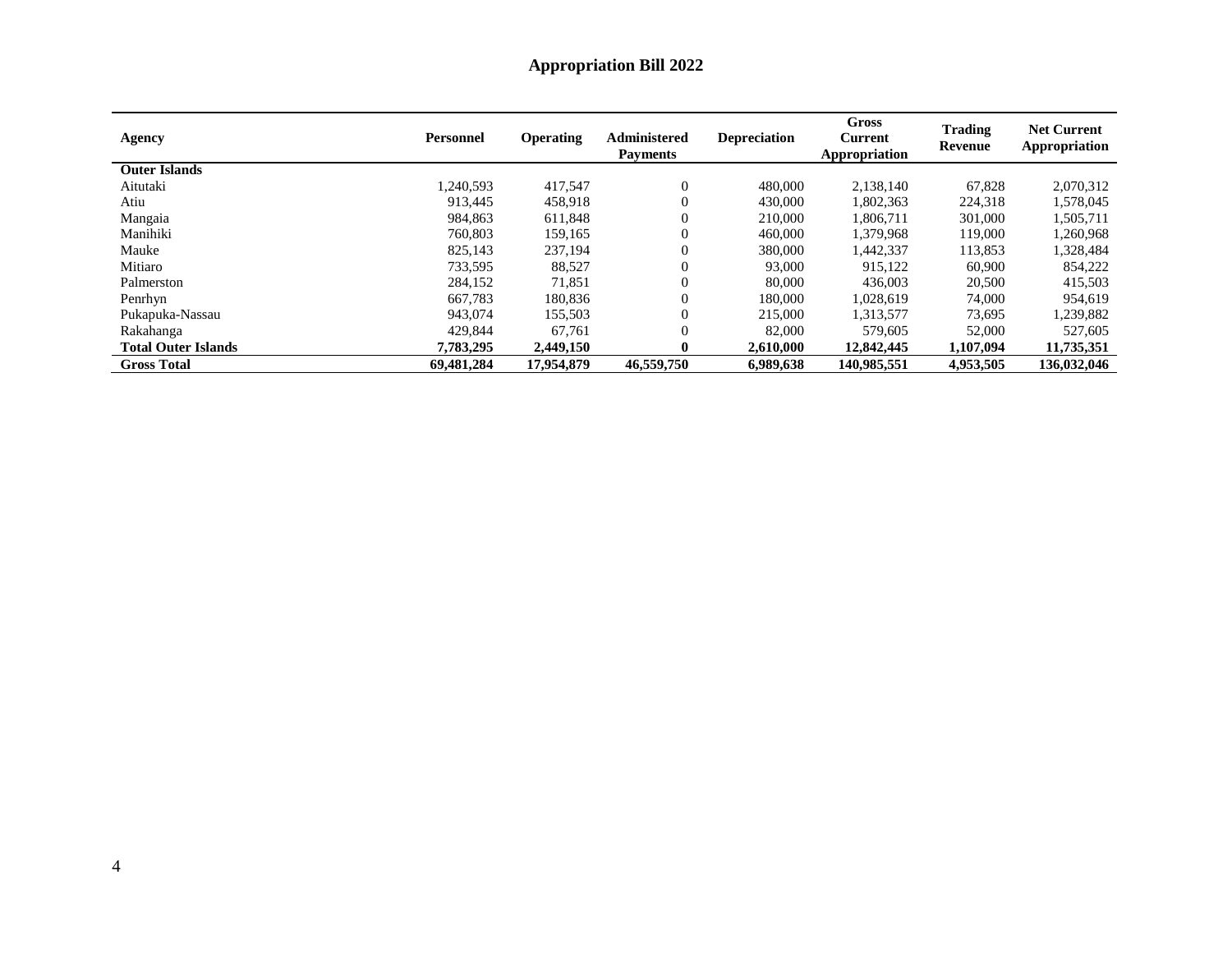# **Appropriation Bill 2022**

| THERMEN TO ON DEMINIER OF THE CROWN (FODOCS) | 2021/22                                                        | 2022/23                          |                                     |
|----------------------------------------------|----------------------------------------------------------------|----------------------------------|-------------------------------------|
| <b>Administering Ministry</b>                | <b>POBOC</b>                                                   | <b>Budget</b><br><b>Estimate</b> | <b>Budget</b><br><b>Estimate</b>    |
| <b>Compensation of Employees</b>             |                                                                |                                  |                                     |
| Finance & Economic Management                | Parliamentary Superannuation                                   | 180,000                          | 180,000                             |
| Audit                                        | PERC Salaries and Administration Costs                         | 57,500                           | 57,500                              |
| <b>Parliamentary Services</b>                | Civil List - Personnel                                         | 2,901,961                        | 2,901,961                           |
| <b>Parliamentary Services</b>                | House of Ariki                                                 | 348,420                          | $\bf{0}$                            |
| <b>Cultural Development</b>                  | House of Ariki (CI)                                            | $\mathbf{0}$                     | 326,690                             |
|                                              | <b>Compensation of Employees POBOCs</b>                        | 3,487,881                        | 3,466,151                           |
| <b>Use of Goods and Services</b>             |                                                                |                                  |                                     |
| Audit                                        | <b>Audit Fees</b>                                              | 95,600                           | 103,000                             |
| Prime Minister's Office                      | <b>Local Government Election</b>                               | $\mathbf{0}$                     | $\theta$                            |
| <b>Parliamentary Services</b>                | Civil List - Constituency Visits                               | 170,200                          | 170,200                             |
| <b>Parliamentary Services</b>                | <b>Parliamentary Sitting Expenses</b>                          | 200,000                          | 200,000                             |
| <b>Parliamentary Services</b>                | QR Travel and Allowances (local and overseas)                  | 109,000                          | 109,000                             |
| <b>Parliamentary Services</b>                | MP Travel and Allowances (local and overseas)                  | 180,000                          | 230,000                             |
| Foreign Affairs                              | International Maritime Organisation - Maritime<br>Cook Islands | 63,461                           | 63,461                              |
| Transport                                    | Maritime Radio Coverage                                        | 120,000                          | 120,000                             |
|                                              | <b>Use of Goods and Services POBOCs</b>                        | 938,261                          | 995,661                             |
| <b>Subsidies</b>                             |                                                                |                                  |                                     |
| Cook Islands Investment Corporation          | Airport Authority subsidy                                      | 2,047,997                        | 2,047,997                           |
| Cook Islands Investment Corporation          | Bank of the Cook Islands - social assistance<br>subsidy        | 128,000                          | 128,000                             |
| Cook Islands Investment Corporation          | Ports Authority - subsidy                                      | 110,099                          | 110,099                             |
| Cook Islands Investment Corporation          | Te Aponga Uira - social assistance subsidy                     | $\boldsymbol{0}$                 | $\mathbf{0}$                        |
| Cook Islands Investment Corporation          | Te Mana Uira o Araura - subsidy                                | $\boldsymbol{0}$                 | $\Omega$                            |
| Cook Islands Investment Corporation          | To Tatou Vai (CI)<br><b>Subsidies POBOCs</b>                   | $\overline{0}$<br>2,286,096      | 3,000,000<br>$\overline{5,}286,096$ |
| <b>Social Assistance</b>                     |                                                                |                                  |                                     |
| <b>Internal Affairs</b>                      | <b>Welfare Payments</b>                                        | 20,227,000                       | 21,067,190                          |
|                                              | <b>Social Assistance POBOCs</b>                                | 20,227,000                       | 21,067,190                          |
| <b>Other Expense</b>                         |                                                                |                                  |                                     |
| Finance & Economic Management                | Pacific Catastrophe Risk Insurance                             | 160,000                          | 160,000                             |
| Finance & Economic Management                | <b>CIG</b> Insurance                                           | 40,000                           | 40,000                              |
| Finance & Economic Management                | <b>BEPS</b> Subscription                                       | 35,000                           | 45,000                              |
| Finance & Economic Management                | Competition and Regulatory Authority                           | 620,574                          | 400,000                             |
| Foreign Affairs                              | <b>International Subscriptions</b>                             | 890,000                          | 890,000                             |
|                                              | <b>Other Expenses POBOCs</b>                                   | 1,745,574                        | 1,535,000                           |
| <b>Grand Total</b>                           |                                                                | 28,684,812                       | 32,350,098                          |

# **Schedule 2 PAYMENTS ON BEHALF OF THE CROWN (POBOCs)**

# **Schedule 3 Cook Islands Capital Spending**

| Coon namus Cuphui Spendhiq               |                 |                 |  |
|------------------------------------------|-----------------|-----------------|--|
|                                          | 2021/22 Budget  | 2022/23 Budget  |  |
|                                          | <b>Estimate</b> | <b>Estimate</b> |  |
| Cook Islands Government Capital programs | 32,001,262      | 34.159.912      |  |
| <b>Total Capital spending</b>            | 32,001,262      | 34,159,912      |  |